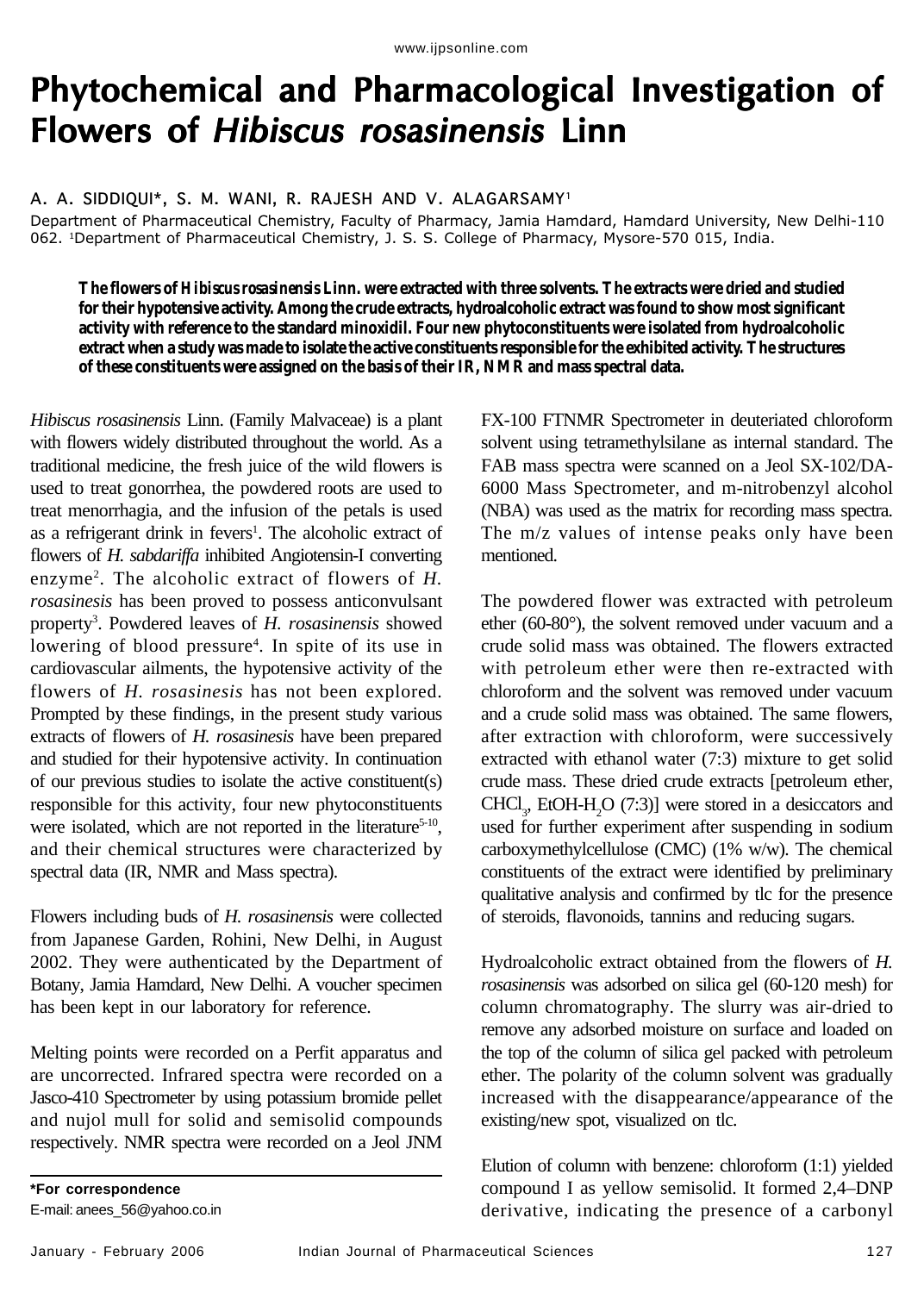functional group. The FAB mass spectrometry established its molecular formula  $C_{26}H_{52}O_3$  (m/z 412; [M]<sup>+</sup>). The IR spectrum of compound I showed characteristic absorption bands at 3421 (OH) and 1710 (C=O) cm<sup>-1</sup>. The NMR of compound I displayed two three-proton triplets at  $\delta$  0.85  $(J=7.2 \text{ Hz})$  and 0.88  $(J=7.0 \text{ Hz})$  assigned to C-1 and C-26 primary methyl protons. Two multiplets at  $\delta$  1.63 and 2.04 integrated for two protons each, were due to two  $CH<sub>2</sub>$ groups at C-2 and C-19 position respectively. The doublet observed at  $\delta$  2.32 (J=7.5 Hz) and 2.34 (J= 7.5 Hz) were due to non-equivalent proton attached on C-4 carbon atom, adjacent to keto group. Two one-proton multiplets at δ 3.75 and 4.07 were due to methine protons attached to C-20 and C-21 methine group, containing hydroxyl group.

The mass spectrum showed a molecular ion peak at m/z 412 [M]+ corresponding to the molecular formula  $C_{26}H_{52}O_3$ . The ion peak at m/z 341 was observed due to loss of  $C_2H_5CO^+$  fragments. This peak also suggested the presence of keto group at C-3 Position. The ion peaks at m/z 341, 281 and 131 indicated the presence of two hydroxyl groups at C-20 and C-21 position. On the basis of the above spectral data analyses, the structure of compound I was formulated as *n*-hexacosa-3-one-20,21 diol.

Elution of column with benzene:chloroform (1:3) afforded compound II as cream coloured flakes. Its molecular formula was found to be  $C_{30}H_{62}$  (m/z 422, [M]<sup>+</sup>). Its IR spectrum did not show any absorption band in functional group region. The NMR spectrum of compound II displayed two three-proton triplets at  $\delta$  0.85 (J=8.9 Hz) and  $0.87$  (J=7.0 Hz) assigned to terminal C-1 and C-30 methyl protons respectively. A broad signal at  $\delta$  1.25 for 54 protons was associated to 27 methylene protons. A twoproton signal at  $\delta$  1.56 corresponded to two protons of methylene group. The mass spectrum of compound II exhibited the molecular ion peak at  $m/z$  422 [M]<sup>+</sup> (5.6) corresponding to the molecular formula  $C_{30}H_{62}$ . On the basis of the above spectral data, the structure of compound II was characterized as *n*-triacontane.

Elution of column with chloroform gave compound III as a brown semisolid. The FAB mass spectrometry suggested its molecular formula  $C_{30}H_{60}O$ . It formed 2,4-DNP derivative, indicating the presence of carbonyl functional group. The IR spectrum of compound III showed absorption bands at  $2954$  cm<sup>-1</sup> (CH stretch) and  $1760$  cm<sup>-1</sup>, supporting the presence of the carbonyl functional group. The NMR spectrum of the compound III displayed two three-proton triplets at  $\delta$  0.85 (J=7.0 Hz) and 0.87 (J= 7.2 Hz), assigned to methyl protons located at C-1 and C-30 position respectively. A 48-proton broad signal at  $\delta$  1.25 was associated with 24 methylene groups. Two broad multiplets at  $\delta$  1.61 and 2.03 were accounted to methylene protons at C-13 and C-16 position adjacent to carbonyl functional group. Two one-proton doublets at  $\delta$  2.32  $(J=7.5 \text{ Hz})$  and 2.37  $(J=7.5 \text{ Hz})$  were associated to nonequivalent protons attached on same C-14 carbon atom adjacent to keto group.

The mass spectrum of compound III displayed a molecular ion peak at m/z 436 [M]<sup>+</sup> corresponding to the molecular formula  $C_{30}H_{60}O$ . The mass fragmentation showed ion peaks at m/z 239  $[M-C_{14}G_{29}]^+$  and 211 [M- $C_{14}H_{29}CO$ <sup>+</sup>, suggesting the presence of the carbonyl functional group at C-15. A prominent ion peak at m/z 197 was generated due to  $CH_3(CH_2)_{13}^+$  fragment (Scheme 2). On the basis of the above spectral data, the structure of compound III has been elucidated as *n*-triacontan-15 one.

Compound IV was isolated as brown semisolid from chloroform-methanol (49:1) eluants. The FAB mass spectrometry suggested its molecular formula  $C_{31}H_{64}$ corresponding to an acyclic hydrocarbon. Its IR spectrum did not show any absorption band in the functional group region. The NMR of the compound IV exhibited two three-proton triplets at  $\delta$  0.87 (J=7.2 Hz) and 0.85 (J=7.1 Hz) assigned to C-1 and C-31 primary methyl protons. Three two-proton broad multiplets at  $\delta$  1.62, 1.61 and 1.50 were due to methylene groups. A 52-proton broad signal at  $\delta$  1.2 was associated with 26 methylene groups. The mass spectrum of compound IV displayed the molecular ion peak at m/z 436  $[M]^+(11.6)$  corresponding to the molecular formula  $C_{31}H_{64}$ . Other important peaks were generated at m/z 407, 393, 379, 365, 351, 337, 281, 267, 253, 239, 155, 141, 127 and 113. On the basis of the above spectral data analyses, the compound IV was identified as *n*-hentriacontane.

The Institutional Animal Ethics Committee of Jamia Hamdard, Hamdard University, approved the protocol used for experiments. The crude extracts and isolated compounds were evaluated for hypotensive activity. Student-t-test was performed for exhibited activities to ascertain the significance. Adult Wistar albino rats of either sex, weighing 200-250 g, were used for the screening of extracts for hypotensive activity. The animals were maintained in colony cages at 25±2°, relative humidity of 45-55%, under 12 h light and dark cycle and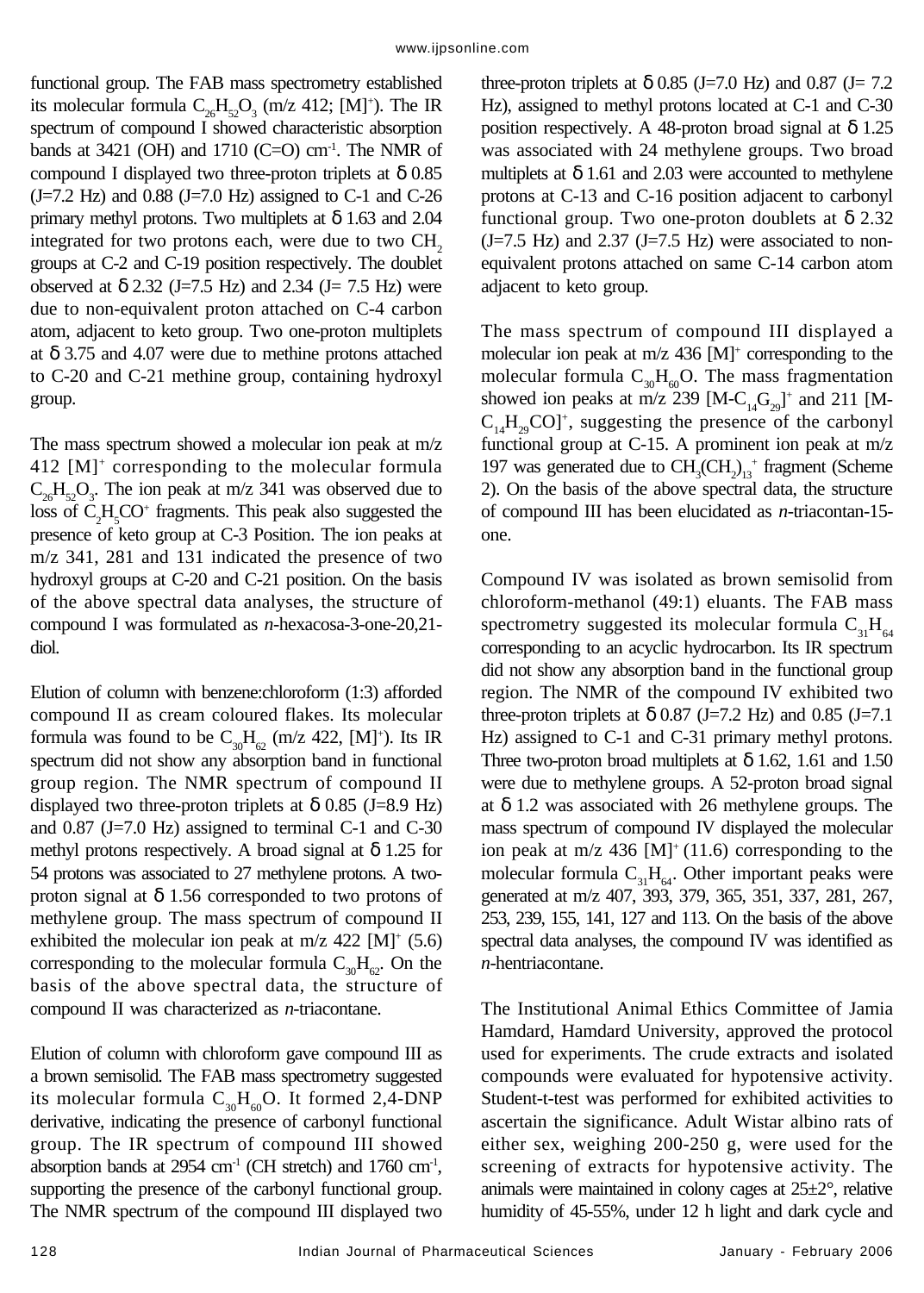were fed with standard animal feed. All the animals were acclimatized for a week before use. Various extracts, viz., petroleum ether, chloroform and ethanol-water (7:3) extract of the flowers of *H. rosasinensis* Linn. were tested for hypotensive activity in normotensive rats, noninvasively, by tail-and-cuff method using LE 5001 Pressure Meter<sup>11</sup>. Suspension of all the three extracts was prepared by using 1% sodium carboxymethyl cellulose and was administered orally at dose levels 50, 100 and 200 mg/kg of animal body weight to different groups of rats, each containing five. Control group received an equivalent quantity of sodium carboxymethyl cellulose suspension. Blood pressure was measured in stepwise manner as follows. After 3 h of administration of the extract, the animal was shifted to the restrainer, which restricts the movement of animal. The tail was cleaned with moist cotton to remove the dirty matter and cotton to remove the dirty material, and talcum powder was sprayed on the tail to make its surface smooth. A tail-cuff and pulse transducer was fixed around the tail. Initially, the animal showed a particular pulse level. When this pulse rate was within the normal range, the start button was pressed, initiating recording of systolic BP, diastolic BP and mean arterial BP that was displayed on monitor. The pressure can be easily read from the precaliberated monitor. Once all the values were displayed, the recorder was switched off, and for the next measurement, the same procedure was followed, once sufficient pulse level was attained. Percent reduction in blood pressure was calculated in comparison to minoxidil, which was used as standard, at the same dose levels. Results were analyzed

by using student's t-test. Percent reduction in blood pressure after administration of the extracts are shown in Table 1. The same procedure was adopted for determining percent reduction in blood pressure for isolated constituents, and the results are depicted in Table 2.

The results of hypotensive activity studies of crude extracts (Table 1) indicate that the hydroalcoholic extracts exhibited prominent activity when compared to the standard minoxidil followed by chloroform extract. In an attempt to isolate the active constituents responsible for the activity, four new compounds I-IV (Fig. 1) were isolated and structurally characterized on the basis of spectral data. The isolated constituents were subjected to hypotensive activity (Table 2). All the new compounds (I-IV) showed moderate activity. In contrast, the hypotensive activity shown by the ethanol-water (7:3) extract was more when compared to the isolated constituents. These findings suggested that there must be

| он он<br>$\Omega$ and $\Omega$<br>$CH_3$ -CH <sub>2</sub> - C - (CH <sub>2</sub> ) <sub>16</sub> - CH - CH - (CH <sub>2</sub> ) <sub>4</sub> - CH <sub>3</sub><br>Compound I | $CH_3$ – $(CH_2)_{28}$ – $CH_3$<br>Compound II |
|------------------------------------------------------------------------------------------------------------------------------------------------------------------------------|------------------------------------------------|
| $CH_3-(CH_2)_{13} - \overset{\text{II}}{\text{C}} - (CH_2)_{14} - CH_3$                                                                                                      | $CH_3$ – $(CH_2)_{29}$ – $CH_3$                |
| Compound III                                                                                                                                                                 | Compound IV                                    |

**Fig. 1: Chemical structures of the isolated new compounds. Compound I. n-Hexacosa-3-one-20,21-diol; Compound II. N-Triacontane; Compound III. N-Triacontane-15-one; Compound IV. N-Hentriacontane**

**TABLE 1: HYPOTENSIVE ACTIVITY OF CRUDE EXTRACTS (PERCENTAGE REDUCTION OF BLOOD PRESSURE ± SEM)**

| Extract             | 50 mg/kg body weight |                |                | 100 mg/kg body weight |                               | 200 mg/kg body weight          |              |                                              |             |
|---------------------|----------------------|----------------|----------------|-----------------------|-------------------------------|--------------------------------|--------------|----------------------------------------------|-------------|
|                     | <b>SBP</b>           | <b>DBP</b>     | <b>MABP</b>    | <b>SBP</b>            | <b>DBP</b>                    | <b>MABP</b>                    | <b>SBP</b>   | <b>DBP</b>                                   | <b>MABP</b> |
| Petroleum ether     | $4.3 \pm 0.7$        | $6.1 \pm 0.6$  | $5.8 + 0.6$    | $11.3 + 0.8$          |                               | $12.4 \pm 1.1$ $12.6 \pm 1.1$  | $13.9 + 1.5$ | $15.4 \pm 1.0$ $14.6 \pm 1.1$                |             |
| Chloroform          | $17.1 \pm 0.8$       | $7.9 \pm 0.9$  | $10.7 + 8.2$   | $25.3 \pm 0.8$        | $20.3 \pm 1.1$ $21.9 \pm 1.1$ |                                | $76.7 + 1.5$ | $23.0 \pm 1.0$ $25.0 \pm 1.1$                |             |
| Ethanol-water (7:3) | $8.7 \pm 0.7$        | $7.2 + 0.8$    | $7.5 + 0.8$    | $70.6 + 0.7$          |                               | $16.7+1.0$ $17.9+0.9$          | $76.9 + 1.7$ | $22.9 \pm 1.3$ $24.5 \pm 0.8$                |             |
| Standard            | $6.35 \pm 0.8$       | $8.24 \pm 1.0$ | $6.60 \pm 1.0$ | $46.0{\pm}0.8$        |                               | $32.0 \pm 1.4$ 43.39 $\pm 1.5$ |              | $58.7 \pm 1.2$ $57.7 \pm 0.6$ $58.4 \pm 0.3$ |             |

Each value represents the mean ± SEM (n=5). Significance levels P< 0.01. SBP -Systolic blood pressure, DBP- Diastolic blood pressure, MABP - Mean arterial blood pressure

## **TABLE 2: HYPOTENSIVE ACTIVITY OF ISOLATED CONSTITUENTS (PERCENTAGE REDUCTION OF BLOOD PRESSURE ± SEM)**

| <b>Constituents</b> |                | 25 mg/kg body weight |                | 50 mg/kg body weight |                |                |  |
|---------------------|----------------|----------------------|----------------|----------------------|----------------|----------------|--|
|                     | <b>SBP</b>     | DBP                  | <b>MABP</b>    | <b>SBP</b>           | <b>DBP</b>     | <b>MABP</b>    |  |
|                     | $1.9 + 0.2$    | $2.7+0.3$            | $2.3 \pm 0.2$  | $4.3 \pm 0.4$        | $5.4 \pm 0.6$  | $4.8 + 0.6$    |  |
|                     | $1.7 + 0.7$    | $0.6 + 0.2$          | $1.3 \pm 0.2$  | $3.8 + 0.3$          | $2.0+0.4$      | $2.7+0.4$      |  |
| Ш                   | $2.3 \pm 0.3$  | $3.3 \pm 0.5$        | $2.9 + 0.4$    | $4.8 + 0.3$          | $7.6 \pm 0.4$  | $6.6 \pm 0.4$  |  |
| IV                  | $3.0+0.4$      | $2.9 + 0.4$          | $2.5 \pm 0.5$  | $2.3 \pm 0.3$        | $1.6 + 0.4$    | $2.0 \pm 0.3$  |  |
| Minoxidil           | $14.1 \pm 0.7$ | $14.5 \pm 1.1$       | $14.7 \pm 0.9$ | $29.4 \pm 0.8$       | $32.4 \pm 1.1$ | $31.4 \pm 0.9$ |  |

Each value represents the mean ± SEM (n=5). Significance levels P< 0.01. SBP -Systolic blood pressure, DBP- Diastolic blood pressure, MABP - Mean arterial blood pressure